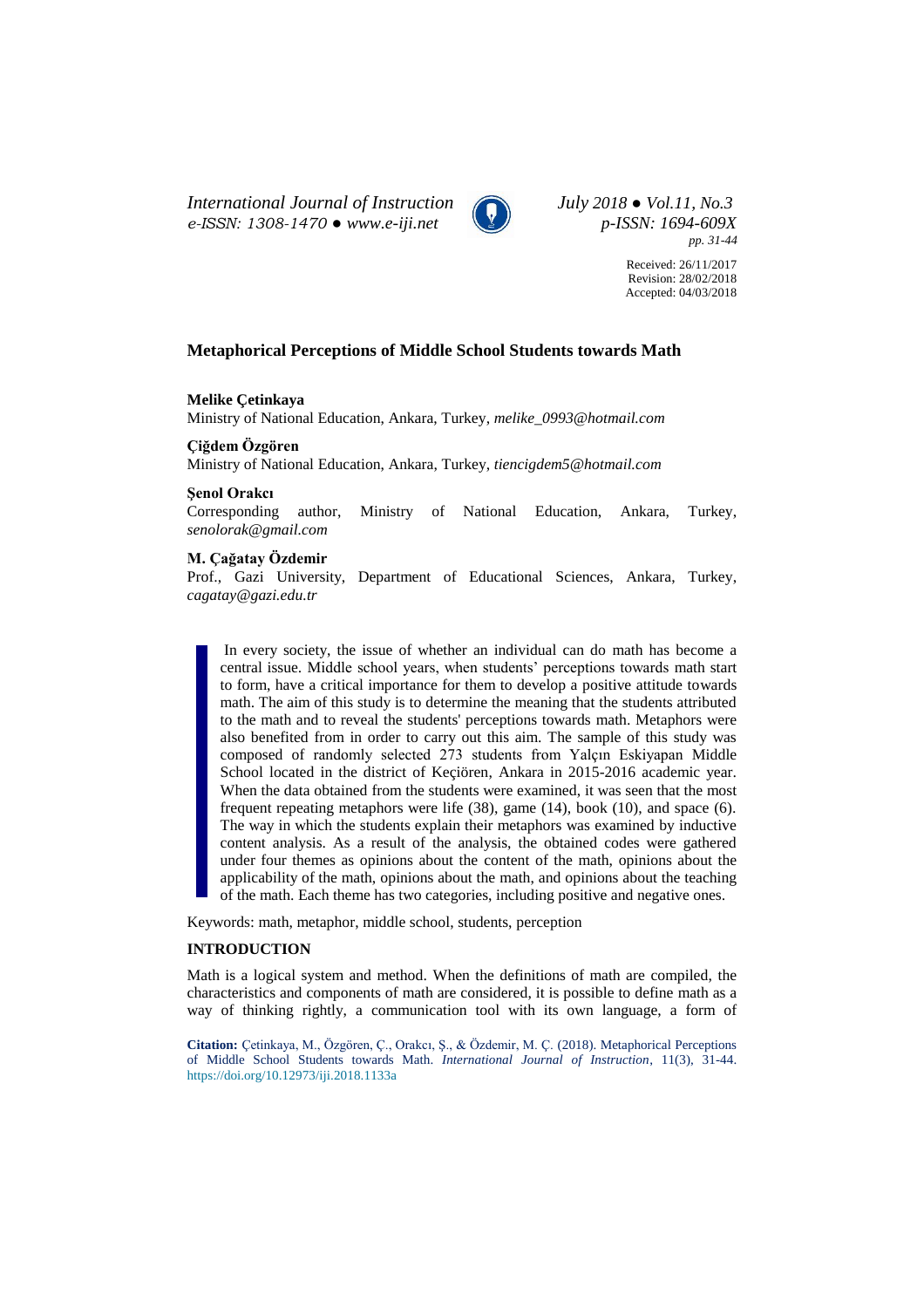perception and thinking, or an abstraction instrument that the human brain reveals and needs to be used (Dinç, 2002).

Math is a scientific discipline that gives people reasoning habits (Başer, 1996). In addition to being a theoretical discipline, math is seen as a helpful element for understanding life and the world and for generating ideas (Ernest, 1991). For this reason, the most prominent aim of education-related studies today is to make use of a structure that can help learners understand math (Franke and Kazemi, 2001; Smith, 2000). In addition to its known features, math not only includes numbers, operations, but is also a kind of thinking form and thinking habits that offers a different life style to human beings enabling people to have important skills such as comprehending, thinking, making connections between the events, reasoning, making predictions, and problem solving (Baki, 2001; Güven and Karataş, 2003; Umay, 2003).

According to the education programs of today, teaching math at every level of the schools has become an unquestionable necessity. The importance that countries place on math education is equivalent to importance on teaching their own language. However, the idea that the level of students' achievement in math plays a more decisive role than the achievements they demonstrate in other lessons is widely accepted by societies. For this reason, it can be assumed that everyone has a certain level of knowledge about the necessity of math education (Karaçay, 1985). Math requires thinking. When students think critically in math, they make reasoned decisions or judgments about what to do and think. In other words, students take into account the criteria for a thoughtful decision and do not simply predict or apply a rule without assessing it in detail. That is why it has become one of the most important courses for students at every step of their education life.

The Ministry of National Education (2017) renewed primary school math teaching program and it says in the introductory booklet; "Learning math includes thinking about math, conceptualizing general problem-solving strategies, considering math as an important tool in real life as well as the acquisition of basic concepts and skills. "With the renewed math program, it is aimed to train individuals who can use math in their life, solve problems, share their solutions and thoughts, make team work and develop positive attitude towards math". In math, students use high-level cognitive skills. The fact that math is a course based on the use of high-level cognitive skills often leads students to develop negative attitudes towards this course.

According to Umay (1996), prejudice and fear against math don't pertain to Turkey alone. This results from the nature of math. Educators and mathematicians in other countries are looking for ways to make math teaching more attractive. The problems of math education Turkey stem from the characteristics of math education in our schools beyond the structure of math. Teaching in a vacuum and cliché approaches used in assessment prevents the achievement of the desired level of success of the students and more importantly cause to raise prejudiced individuals against math. Math includes abstract concepts. This characteristic of math makes it difficult for especially younger students to learn. Although the teaching of math starts from the beginning of concrete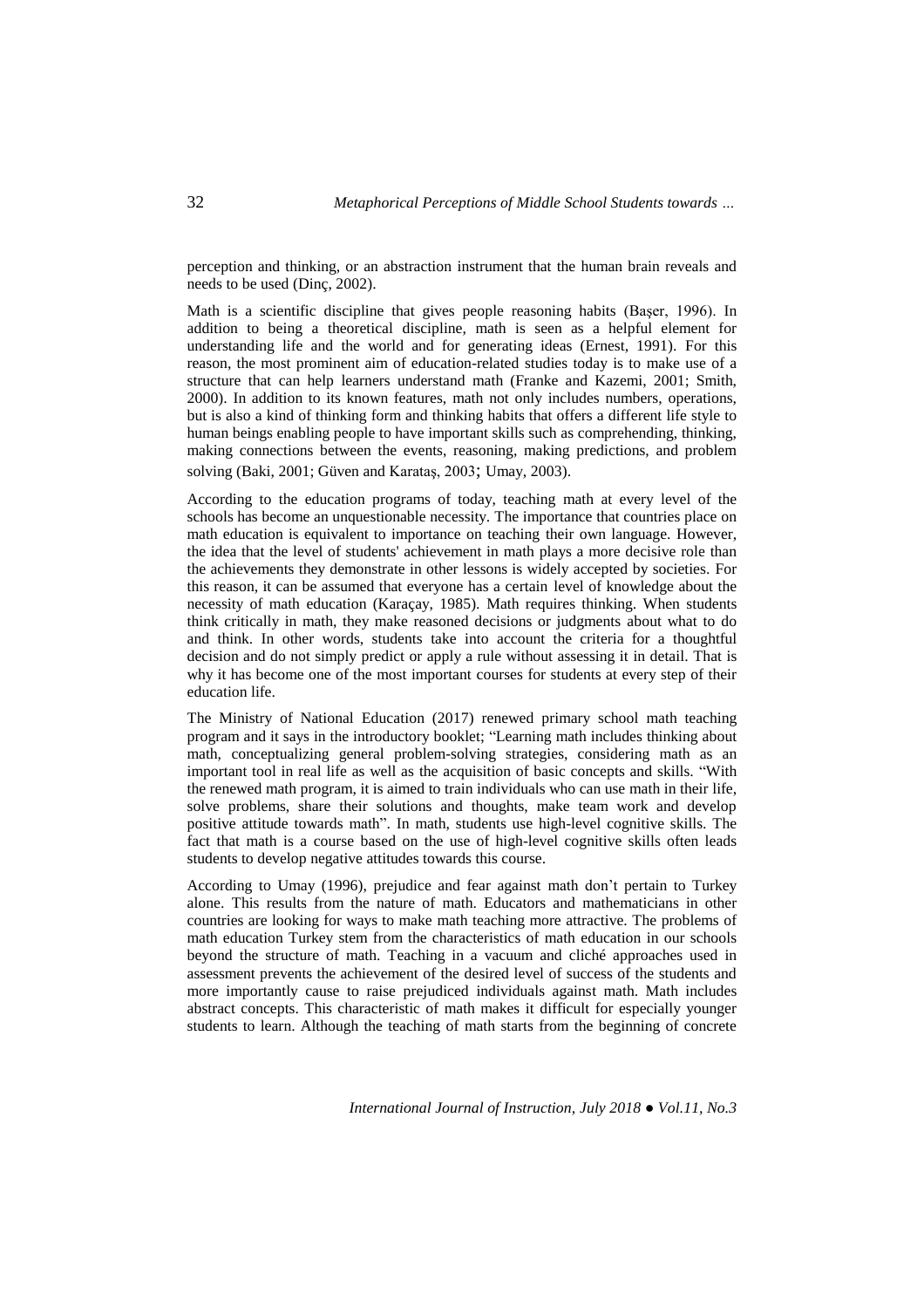experience and process at the young age, math is directed to abstract thinking as a "mental system".

Math can be done without using symbolic representations in the beginning, but symbolization facilitates abstraction and is indispensable for advanced math. Just as especially children who start the school learn how to read and write via their mother tongue that they acquire, they need to learn how to symbolize math. Numbers are abstract, but the countable objects are concrete. It is of utmost importance to reduce the fear of math by grasping the abstract-concrete relationship with examples from everyday life at an early age. At this point, a confrontational dilemma emerges. Concretization of abstract thinking facilitates teaching math, but removes learners from math. This is why the teaching of math is very difficult (Umay, 1996). Students are alienated from this course by referring to the difficulties that they face to it. In this study, students' feelings and opinions about math are revealed by metaphor application. Metaphors have become a tool frequently used in educational sciences as well as in social sciences, in expressing perceptions about a situation, in which concepts are analyzed and acted out, emotions and thoughts are embodied. In recent years, many researchers have used metaphors to express educational concepts (Jensen, 2006; Cerit, 2008; Botha, 2009; Boyacı, 2009; Saban, 2009; Aydın and Pehlivan, 2010; Ünal and others 2010; Thomas and Beauchamp, 2011; Visser-Wijnveen and others 2012). The number of studies on the use of metaphors related to math is limited (Schink and others 2008; Solomon and Grimley, 2011; Sezgin Memnun, 2013; Sezgin Memnun, 2015; Turhan Türkkan and Yeşilpınar, 2016; Ummanel, 2017). In this sense, the metaphors that will reveal the feelings and thoughts of the middle school students about math are aimed to give information about the students' opinions structure, nature and teaching of this lesson.

The main purpose of this study is to reveal the students' feelings and thoughts about the math and their perceptions of the structure, nature, and teaching of this lesson through the metaphors they used.

In accordance with this purpose, the following questions were sought:

1. What metaphors do the students use to express feelings and thoughts about the learning process of math?

2. What metaphors do the students use to express their thoughts and feelings about the math?

3. What metaphors do the students use to express their perceptions of the nature of the math?

## **METHOD**

### **Research Design**

The study that is a descriptive model utilized qualitative research design. In terms of data collection method, the use of metaphors was preferred in the study. According to Morgan (1986), metaphors are used for two purposes: These are descriptive and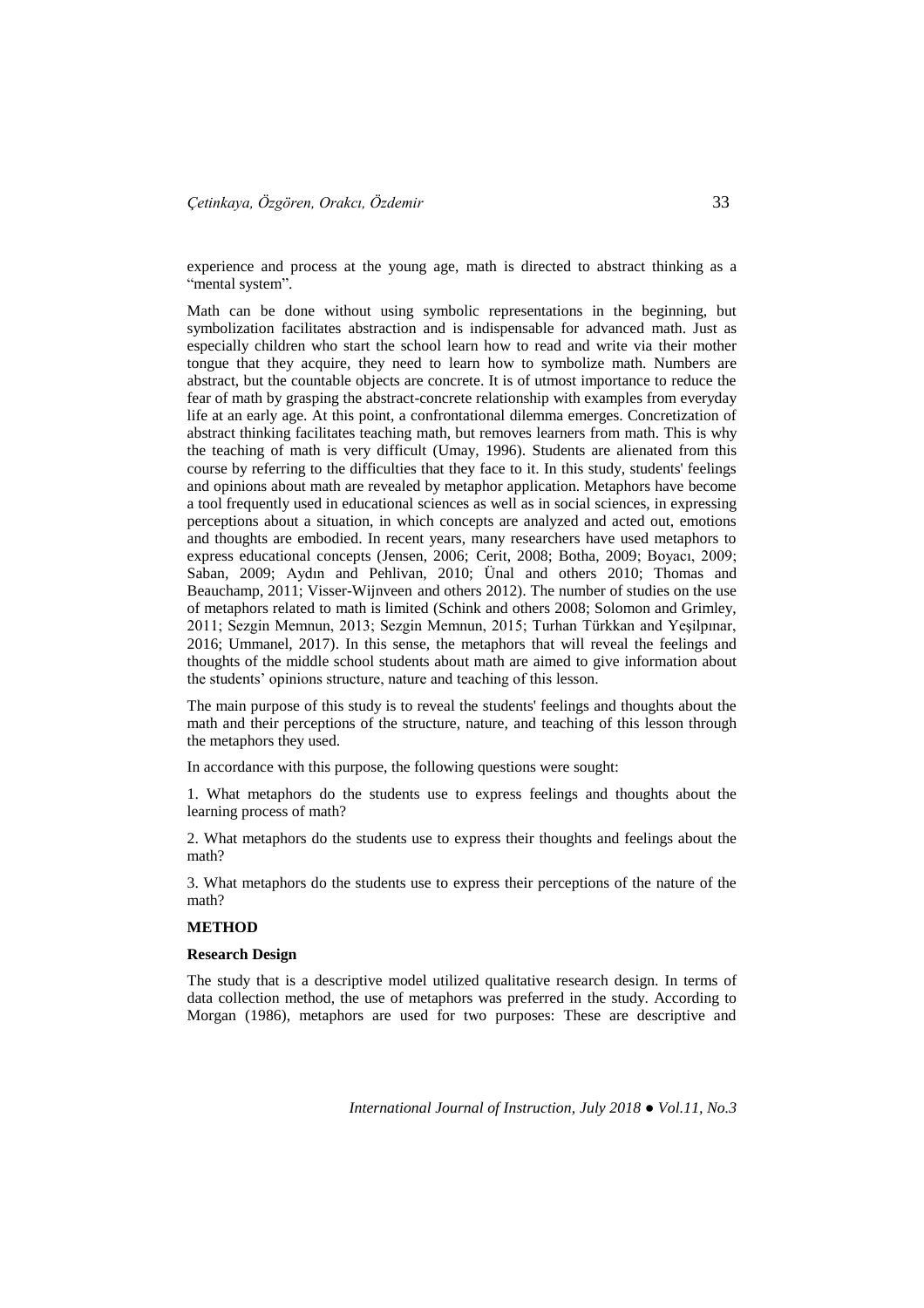prescriptive (cited as Yıldırım and Şimşek, 2011). In this study, the use of metaphors as a qualitative method of data corresponds more to the descriptive role of it.

### **Participants**

The study group of this study is composed of 425 middle school students in Yalçın Eskiyapan Secondary School in the district of Ankara, Keçiören. In the study, the students were asked to complete the sentence "math is like ... because…….".

#### **Data Collection Tools and Data Analysis**

The data were obtained by asking the participants to complete the sentence "math is like... because…….". The methods that were used in similar studies in the field used were followed in the analyzes of the data. Saban (2008) in his study examined the analyzes of the data in five steps. These are: 1) the stage of naming and sorting, 2) the stage of sample meta-image compilation, 3) the stage of category development, 4) the stage of providing validity and reliability, and 5) the stage of transferring the data to Microsoft Excel for quantitative data analysis. In the study, metaphors produced by the participants of the study were examined. A list of metaphors was created from the papers completed by the participants in the following stage. Then, the metaphor list was examined and the metaphors were tried to be collected under the themes according to their similarities and differences. In this way, themes were created.

Forceville (2002) stated that in order for a phenomenon to qualify as a metaphor, three questions including "(1) What are its two domains? (2) What is its target domain, and what its source domain? (3) Which feature or (structured) cluster of features can/must be mapped from source to target?" have to be answered clearly. In this study, the answers, which are thought to make no contribution to the understanding of the math concept and to explain no logical basis for the metaphor including more than one metaphor have been eliminated and excluded from the analysis. For example, there are two different metaphors (puzzle and statistics) in the following expression of metaphor: "math is like a puzzle and time, at first you will not understand but as time passes by, you will know the value of it." It was eliminated owing to the fact that it contained more than one metaphor. In addition, the papers that were left empty, were eliminated. As a result, only 273 forms were found to be filled with appropriate metaphors as a result of the examination of the metaphors. 58 % of the answers in qualitative examination belong to the  $5<sup>th</sup>$  grade, 83 % to the  $6<sup>th</sup>$  grade, 75% to the  $7<sup>th</sup>$  grade, and 57% to the  $8<sup>th</sup>$  grade students.

In order to ensure the validity and reliability of the study, metaphor list created was examined in terms of the appropriateness of the themes by a group of experts. With comparison of the opinions of the experts, the reliability of the study was calculated using Miles and Huberman's reliability formula; [P= ( number of agreements /total number of agreements + disagreements  $)\times 100$ . When the compliance between the opinions of experts reached 90% or above, the reliability is considered at a desired level (Saban, 2009). In the study, it was found that there was a consensus in 291 of the 303 metaphor expressions between the experts. The compliance ratio between the experts was found as 91%. This estimate is considered reliable for research (Miles and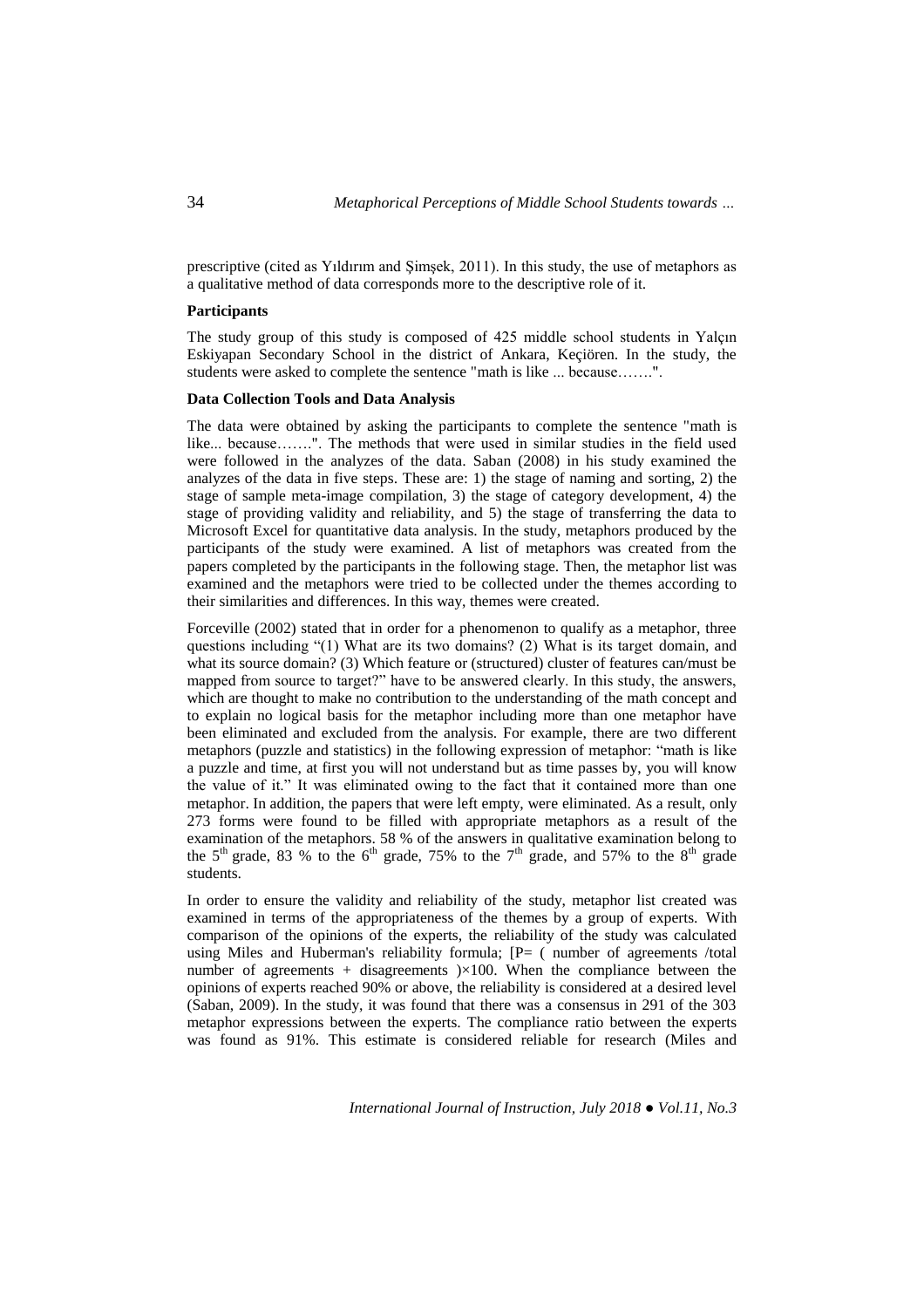Huberman, 1994). Finally, the variance of the metaphors and themes were examined according to the participants' class level.

# **FINDINGS**

The most frequent repeated metaphor in the study is "life", which was stated by 38 students. This metaphor is followed by "game", which was stated by 14 students, "book" by 10 students, and "space" by 6 students. Besides, some of the remarkable metaphors of the students were: mother, bitter chocolate, Chinese book, a friend I do not like, steak tartar a la turca, horror film, hell, knot, ripped sock, bogyman, milky way ... Sample positive and negative metaphors developed by the students are given in Table 1.

### Table 1

Sample positive and negative metaphors developed by students

| Positive metaphors      |                                                                                                                                            | Negative metaphors |                                                                                                                                                                           |
|-------------------------|--------------------------------------------------------------------------------------------------------------------------------------------|--------------------|---------------------------------------------------------------------------------------------------------------------------------------------------------------------------|
| Steak tartar a la turca | Both of them are bitter<br>but beautiful. If you<br>have a nice teacher like<br>pomegranate syrup, you<br>are still hungry for<br>success  | Horror movie       | Horror movies make<br>people frightened. math<br>test makes people<br>frightened, too.                                                                                    |
| Water                   | It is sometimes<br>necessary for us to live.                                                                                               | Life               | Life is hard, math course<br>is hard, too.                                                                                                                                |
| Bitter chocolate        | It may be bitter at first<br>but later it becomes<br>sweeter; you find math<br>so difficult at first but<br>then it makes you have<br>fun. | Dog                | If you do not look after it<br>or behave badly, it may<br>bite or attack you, but if<br>you behave it well give<br>food to it, it will help and<br>protect you over time. |
| Agriculture             | What you plant now<br>you will harvest later;<br>the more you work in<br>math, the more you<br>learn.                                      | Space              | It is vast and mysterious<br>like space, and it always<br>waits to be discovered.<br>just like the planets in<br>space.                                                   |

When it was examined how the students explained these metaphors, the following data were obtained. When metaphors were analyzed in terms of students' explanations, common codes were collected under 4 main themes. Each main theme consists of two sub-themes as a positive and negative perception. These are;

1. Attitudes towards the content of the math

Positive attitudes towards the content of math, Negative attitudes towards the content of math,

2. Attitudes towards the applicability of math

Positive attitudes about the applicability of the math to life, Negative attitudes about the applicability of the math to life,

3. Attitudes towards teaching math

Positive attitudes towards teaching math, Negative attitudes towards teaching math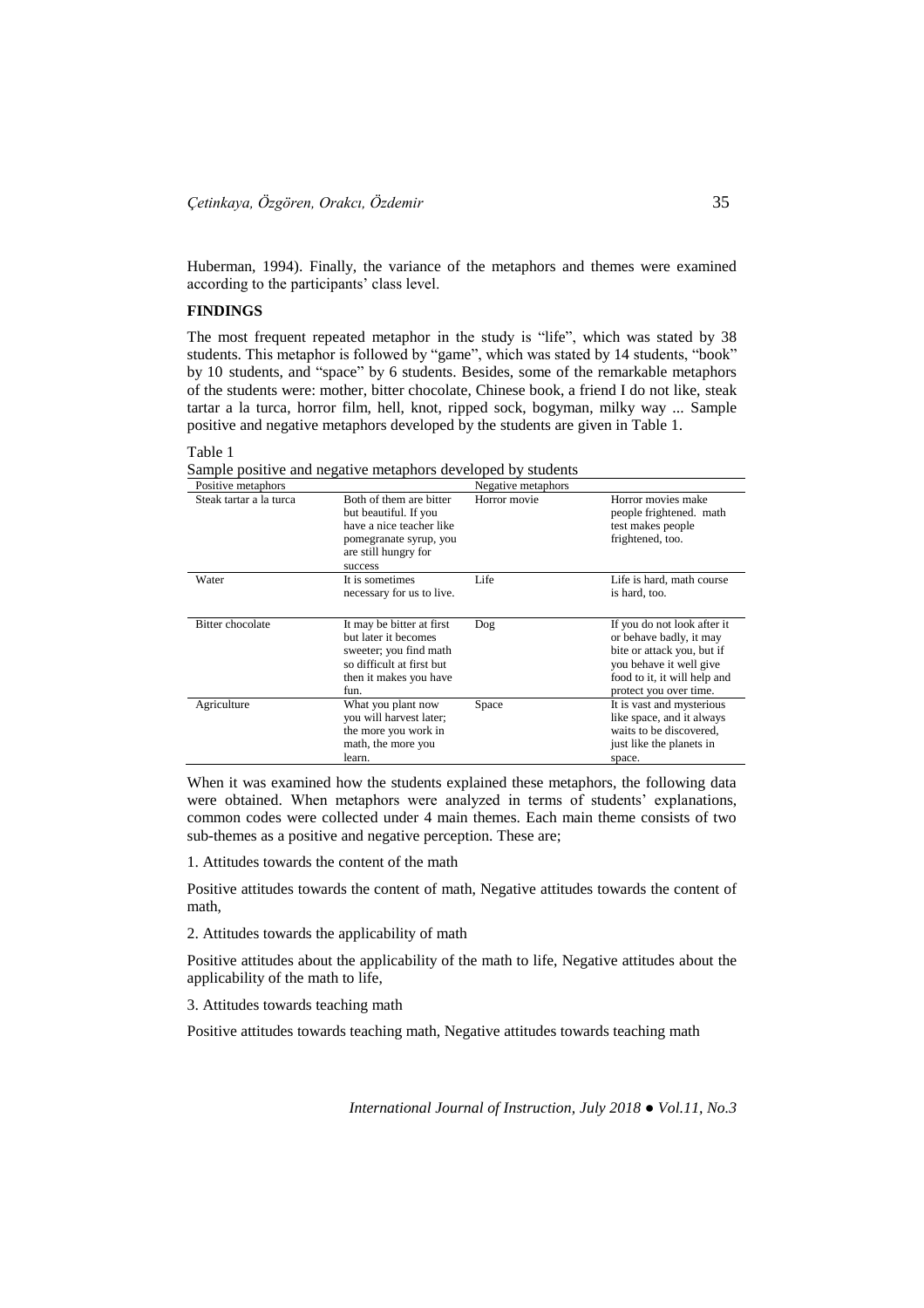## 4. Attitudes towards the overall of math

Positive attitudes towards the overall of math, Negative attitudes towards the overall of math

The codes given under each theme are as follows;

Positive codes under the theme "attitudes towards the content of the math course" are as follows: being in-depth knowledge, being understandable, being objective, being easy, being everything, being infinite, being brain-boosting and being well proportioned.

Negative codes under the theme "attitudes towards the content of the math course" are as follows: being abstract, being complicated, being progressive, being based on formula, being operational, being elaborate, being difficult, being mysterious and being absurd.

Positive codes under the theme "attitudes towards the applicability of the math to life" are as follows: being necessary, being important, being problem solver, being useful, including general topics, requiring different viewpoints. Negative codes under the theme "attitude towards the applicability of the math to life" are as follows: being useless, being uncertain, being abstract, and requiring effort

Positive codes under the theme "attitudes towards teaching math" are as follows: requiring intelligence, mirror effect (the fact that the children who show a positive attitude during the course get high marks whereas the children who show a negative attitude during the course get low marks) being funny, requiring effort, children's finding Math difficult at first and then finding it easy and enjoyable.

Negative codes under the theme "attitudes towards teaching math are as follows: being boring, requiring reviewing and not tolerating any mistake, mirror effect (the fact that the children who show a positive attitude during the course get high marks whereas the children who show a negative attitude during the course get low marks), children's finding Math difficult at first and then finding it easy and enjoyable.

Positive codes under the theme "attitudes towards the overall of math" are as follows: enjoying it, finding it interesting and rational, a course that is full of surprises.

Negative codes under the theme "attitudes towards the overall of math" are as follows: being bad, not enjoying it, finding it frightening, and having an uncertain attitude towards the course.

When the codes obtained from the words used to describe the metaphors of the students in the study were examined, six codes with the highest frequency are as follows: being difficult (f= 42- 13,9 %), being funny (f= 40-13,2 %), being complicated (f= 25-8,2 %), being boring (f= 25-7,9 %), containing everything within itself (f= 22-7,2 %), being easy (f=  $12-4$  %).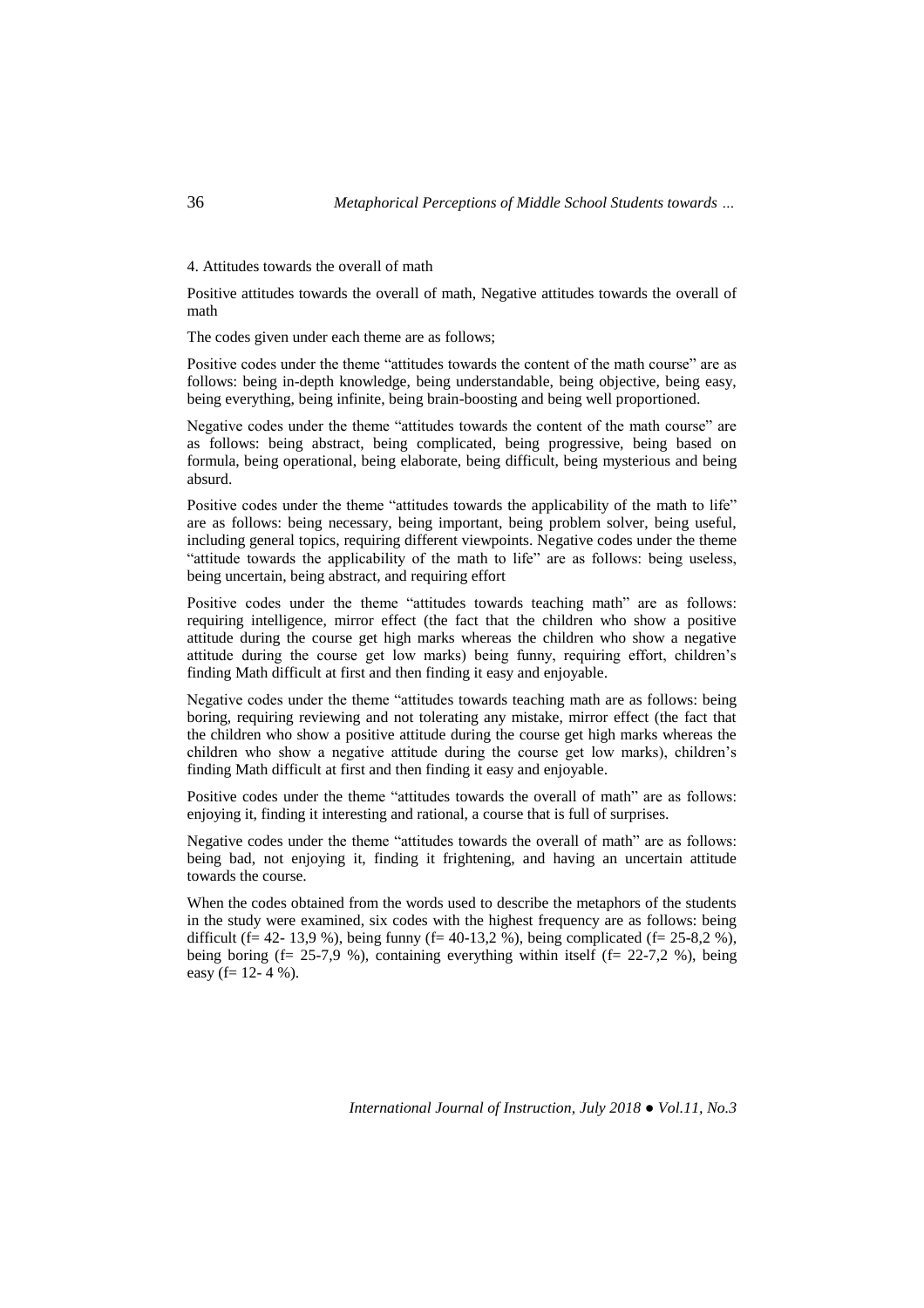| Table 2                                                   |  |
|-----------------------------------------------------------|--|
| Frequency table for codes formed from students' metaphors |  |
| Percentage Percentage                                     |  |

| Positive Codes                                             | f              | Percentage<br>of all codes<br>(% ) | Percentage<br>of positive<br>codes (%) | <b>Negative Codes</b>                                      |                | Percentage<br>of all codes<br>(% ) | Percentage<br>of negative<br>codes (%) |
|------------------------------------------------------------|----------------|------------------------------------|----------------------------------------|------------------------------------------------------------|----------------|------------------------------------|----------------------------------------|
| Being funny                                                | 40             | 13,16                              | 27,59                                  | Being difficult                                            | 42             | 13.82                              | 26,42                                  |
| Being everything                                           | 22             | 7,24                               | 15,17                                  | Being complicated                                          | 25             | 8,22                               | 15,72                                  |
| Being necessary                                            | 20             | 6.58                               | 13,79                                  | Being boring                                               | 24             | 7,89                               | 15,09                                  |
| Being in-depth<br>knowledge                                | 12             | 3.95                               | 8,28                                   | Being operational<br>17                                    |                | 5,59                               | 10,69                                  |
| Being easy                                                 | 12             | 3,95                               | 8,28                                   | Being frightening<br>13                                    |                | 4,28                               | 8.18                                   |
| I like it                                                  | 9              | 2,96                               | 6,21                                   | Requiring effort<br>12                                     |                | 3.95                               | 7.55                                   |
| Mirror effect                                              | 8              | 2.63                               | 5,52                                   | Being mysterious<br>6                                      |                | 1,97                               | 3,77                                   |
| Being important                                            | 5              | 1,64                               | 3,45                                   | I don't like it                                            | 5              | 1,64                               | 3,14                                   |
| Being brain-boosting                                       | 5              | 1,64                               | 3,45                                   | Being bad                                                  | $\overline{4}$ | 1,32                               | 2,52                                   |
| Being difficult at first<br>and then easy and<br>enjoyable | 4              | 1,32                               | 2,76                                   | Being changeable<br>4                                      |                | 1.32                               | 2,52                                   |
| Being good                                                 | 3              | 0.99                               | 2,07                                   | Being progressive                                          | $\overline{c}$ | 0,66                               | 1,26                                   |
| Being objective                                            | $\overline{2}$ | 0,66                               | 1,38                                   | Being abstract                                             | 1              | 0.33                               | 0.63                                   |
| Being soothing                                             | $\mathbf{1}$   | 0,33                               | 0.69                                   | Being uncertain                                            |                | 0.33                               | 0.63                                   |
| Being problem solver                                       | 1              | 0.33                               | 0.69                                   | Requiring not<br>tolerating any mistake                    | 1              | 0.33                               | 0.63                                   |
| Being interesting                                          | 1              | 0.33                               | 0.69                                   | Being easily forgotten                                     | 1              | 0.33                               | 0.63                                   |
|                                                            |                |                                    |                                        | Being difficult at first<br>and then easy and<br>enjoyable | 1              | 0,33                               | 0.63                                   |
| Total                                                      | 145            | 47,70                              | 100,00                                 | Total                                                      |                | 159 52,30                          | 100,00                                 |

When six codes with the highest frequency were examined in terms of class level, it was observed that the repetition of the codes "being difficult, being complicated, being boring and being funny" increased in the  $5<sup>th</sup>$ ,  $6<sup>th</sup>$ , and  $7<sup>th</sup>$  class levels as the class level increased.

When the repetition numbers of these codes reached in the  $8<sup>th</sup>$  class, numerical values close to the level of  $6<sup>th</sup>$  class were obtained.

When the codes "being everything" and " being necessary " were examined in terms of class level, it was determined that the number of repetitions of codes increased in 5<sup>th</sup> and 6<sup>th</sup> class levels as the class level increased. The frequency of repetition of the code "being everything" significantly reduced in  $7<sup>th</sup>$  and  $8<sup>th</sup>$  classes.

The number of "being necessary" code decreased 1 in  $7<sup>th</sup>$  class and increased 5 in  $8<sup>th</sup>$ class.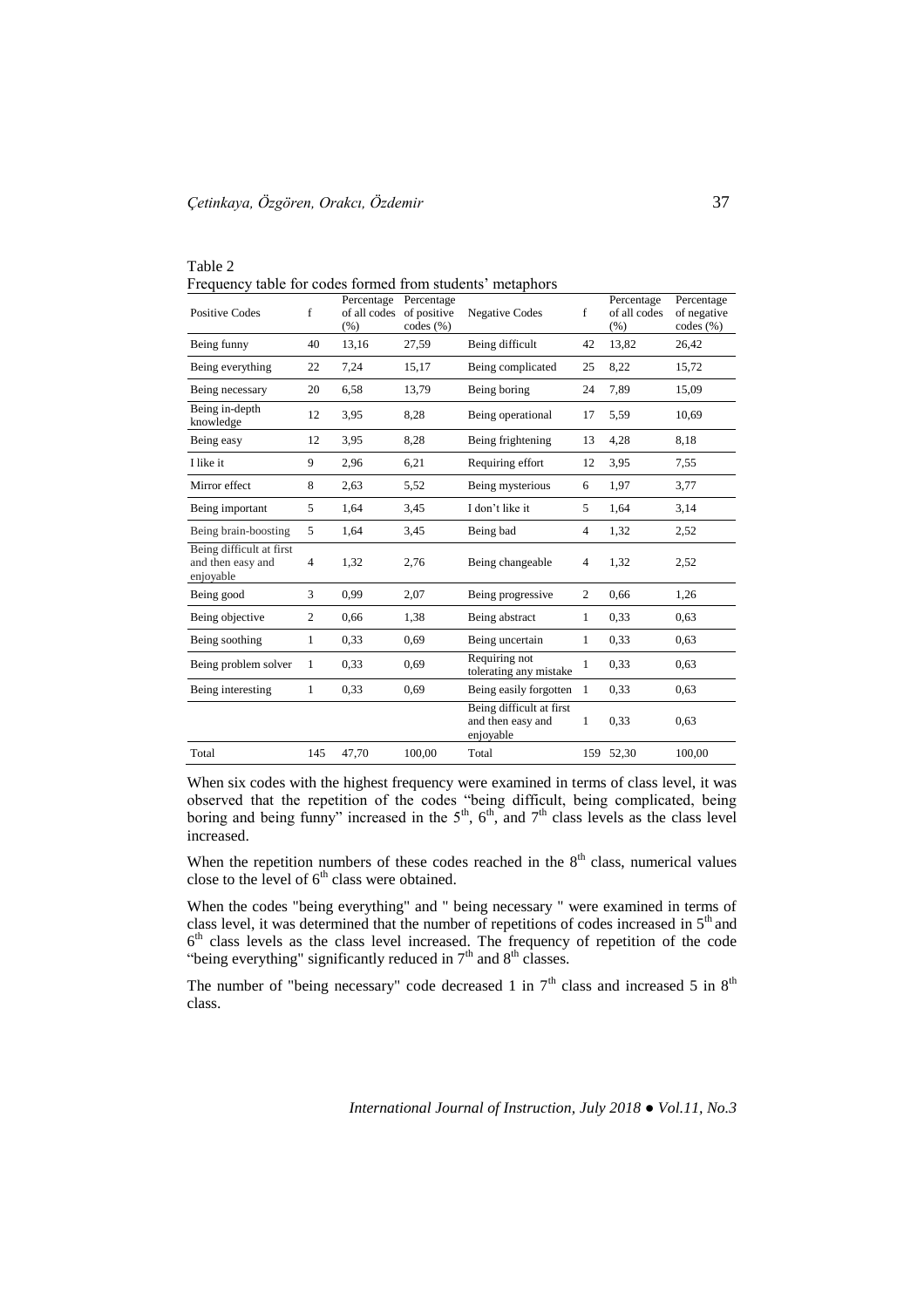| Table 3                                                                 |  |
|-------------------------------------------------------------------------|--|
| Frequency table for codes formed from students' metaphors (Class-based) |  |

| Prequency table for codes formed from students inetaphors (Class-based) |                                |                |                            |                           |                                   |                |                                                   |             |
|-------------------------------------------------------------------------|--------------------------------|----------------|----------------------------|---------------------------|-----------------------------------|----------------|---------------------------------------------------|-------------|
|                                                                         | <b>Positive Codes</b>          | f              | Percentage<br>of all codes | Percentage<br>of positive | <b>Negative Codes</b>             | f              | Percentage Percentage<br>of all codes of negative |             |
|                                                                         |                                |                | (% )                       | codes (%)                 |                                   |                | (%)                                               | codes(%)    |
|                                                                         | Being funny                    | 7              | 12,3                       | 20.6                      | Being complicated                 | 5              | 8.8                                               | 21.7        |
| 5 <sup>th</sup>                                                         | Being everything               | 5              | 8,8                        | 14,7                      | Being frightening                 | 5              | 8,8                                               | 21,7        |
|                                                                         | Being necessary                | 5              | 8,8                        | 14,7                      | Being difficult                   | $\overline{4}$ | 7,0                                               | 17,4        |
|                                                                         | Being in-depth knowledge       | $\overline{4}$ | 7.0                        | 11,8                      | Being operational                 | $\overline{2}$ | 3,5                                               | 8,7         |
|                                                                         | I like it                      | $\overline{4}$ | 7,0                        | 11,8                      | Requiring effort                  | $\overline{c}$ | 3,5                                               | 8,7         |
|                                                                         | Mirror effect                  | $\overline{4}$ | 7.0                        | 11.8                      | Being mysterious                  | $\mathbf{1}$   | 1,8                                               | 4,3         |
|                                                                         | Being important                | $\overline{2}$ | 3,5                        | 5,9                       | I don't like it                   | $\mathbf{1}$   | 1,8                                               | 4,3         |
| Grade                                                                   | Being easy                     | 1              | 1,8                        | 2,9                       | Being bad                         | $\mathbf{1}$   | 1,8                                               | 4,3         |
|                                                                         | Being difficult at first and   |                |                            |                           |                                   |                |                                                   |             |
|                                                                         | then easy and enjoyable        | $\mathbf{1}$   | 1,8                        | 2,9                       | Being changeable                  | 1              | 1,8                                               | 4,3         |
|                                                                         |                                |                |                            |                           | Being difficult at first          |                |                                                   |             |
|                                                                         |                                |                |                            |                           | and then easy and                 |                |                                                   |             |
|                                                                         | Being good                     | 1              | 1,8                        | 2,9                       | enjoyable                         | 1              | 1,8                                               | 4,3         |
|                                                                         | Total                          | 34             | 59.6                       | 100.0                     | Total                             | 23             | 40.4                                              | 100.0       |
|                                                                         | Being funny                    | 11             | 12,9                       | 27,5                      | Being difficult                   | 10             | 11,8                                              | 22,2        |
|                                                                         | Being everything               | 9              | 10,6                       | 22,5                      | Being complicated                 | 10             | 11,8                                              | 22,2        |
|                                                                         | Being necessary                | 8              | 9,4                        | 20,0                      | Being boring                      | 8              | 9,4                                               | 17,8        |
|                                                                         | Being in-depth knowledge       | $\overline{3}$ | 3,5                        | 7,5                       | Being operational                 | $\overline{4}$ | 4.7                                               | 8,9         |
|                                                                         | I like it                      | $\overline{2}$ | 2,4                        | 5,0                       | Being frightening                 | $\overline{4}$ | 4,7                                               | 8,9         |
| 6 <sup>th</sup>                                                         | Being important                | $\overline{c}$ | 2,4                        | 5,0                       | Requiring effort                  | $\overline{4}$ | 4,7                                               | 8,9         |
| Grade                                                                   | Being easy                     | $\mathbf{1}$   | 1,2                        | 2,5                       | Being mysterious                  | 3              | 3,5                                               | 6,7         |
|                                                                         | Being difficult at first and   |                |                            |                           |                                   |                |                                                   |             |
|                                                                         | then easy and enjoyable        | 1              | 1,2                        | 2,5                       | I don't like it                   | 1              | 1,2                                               | 2,2         |
|                                                                         | Being good                     | $\mathbf{1}$   | 1.2                        | 2,5                       | Being abstract                    | 1              | 1.2                                               | 2.2         |
|                                                                         | Being soothing                 | $\mathbf{1}$   | 1,2                        | 2,5                       |                                   |                |                                                   |             |
|                                                                         | Being problem solver           | $\mathbf{1}$   | 1,2                        | 2,5                       |                                   |                |                                                   |             |
|                                                                         | Total                          | 40<br>17       | 47,1                       | 100<br>35,4               | Total                             | 45<br>16       | 52,9                                              | 100<br>37,2 |
|                                                                         | Being funny                    | 8              | 18,7<br>8,8                | 16,7                      | Being difficult                   | $\overline{7}$ | 17,6<br>7,7                                       | 16.3        |
|                                                                         | Being easy<br>Being everything | 5              | 5,5                        | 10,4                      | Being operational<br>Being boring | 6              |                                                   | 14,0        |
|                                                                         | Being in-depth knowledge       | $\overline{4}$ | 4,4                        | 8,3                       | Being complicated                 | $\overline{4}$ | 6,6<br>4,4                                        | 9,3         |
|                                                                         | Mirror effect                  | $\overline{4}$ | 4,4                        | 8,3                       |                                   | $\overline{c}$ | 2,2                                               | 4,7         |
|                                                                         |                                |                |                            |                           | Being frightening                 |                |                                                   |             |
|                                                                         | Being brain-boosting           | $\overline{4}$ | 4,4                        | 8,3                       | Requiring effort                  | $\overline{c}$ | 2,2                                               | 4,7         |
| 7 <sup>th</sup>                                                         | Being necessary                | $\overline{c}$ | 2,2                        | 4,2                       | Being progressive                 | $\overline{c}$ | 2,2                                               | 4,7         |
| Grade                                                                   | I like it                      | $\overline{c}$ | 2,2                        | 4,2                       | Being bad                         | $\mathbf{1}$   | 1,1                                               | 2,3         |
|                                                                         | Being difficult at first and   |                |                            |                           |                                   |                |                                                   |             |
|                                                                         | then easy and enjoyable        | $\overline{c}$ | 2,2                        | 4,2                       | Being changeable                  | $\mathbf{1}$   | 1,1                                               | 2,3         |
|                                                                         |                                |                |                            |                           | Being uncertain                   | 1              | 1.1                                               | 2.3         |
|                                                                         |                                |                |                            |                           | Requiring not                     |                |                                                   |             |
|                                                                         |                                |                |                            |                           | tolerating any mistake            | -1             | 1,1                                               | 2,3         |
|                                                                         | Total                          | 48             | 52,7                       | 100,0                     | Total                             | 43             | 47,3                                              | 100,0       |
| 8 <sup>th</sup>                                                         | Being funny                    | 5              | 7,1                        | 22,7                      | Being difficult                   | 12             | 17,1                                              | 25,0        |
|                                                                         | Being necessary                | 5              | 7.1                        | 22,7                      | Being boring                      | 10             | 14,3                                              | 20,8        |
|                                                                         | Being everything               | 3              | 4,3                        | 13,6                      | Being complicated                 | 6              | 8,6                                               | 12,5        |
|                                                                         | Being easy                     | $\overline{c}$ | 2,9                        | 9,1                       | Being operational                 | $\overline{4}$ | 5,7                                               | 8,3         |
|                                                                         | Being in-depth knowledge       | 1              | 1.4                        | 4,5                       | Requiring effort                  | $\overline{4}$ | 5,7                                               | 8,3         |
|                                                                         | I like it                      | $\mathbf{1}$   | 1,4                        | 4,5                       | I don't like it                   | 3              | 4,3                                               | 6,3         |
| Grade                                                                   | Being important                | $\mathbf{1}$   | 1,4                        | 4,5                       | Being frightening                 | $\overline{c}$ | 2,9                                               | 4,2         |
|                                                                         | Being brain-boosting           | $\mathbf{1}$   | 1,4                        | 4,5                       | Being mysterious                  | $\overline{c}$ | 2,9                                               | 4,2         |
|                                                                         | Being good                     | ī              | 1,4                        | 4,5                       | Being bad                         | $\overline{2}$ | 2,9                                               | 4,2         |
|                                                                         | Being objective                | $\,1$          | 1,4                        | 4,5                       | Being changeable                  | $\overline{c}$ | 2.9                                               | 4,2         |
|                                                                         | Being interesting              | $\mathbf{1}$   | 1,4                        | 4,5                       | Being easily forgotten            | $\mathbf{1}$   | 1,4                                               | 2,1         |
|                                                                         | Total                          | 22             | 31.4                       | 100                       | Total                             | 48             | 68.6                                              | 100         |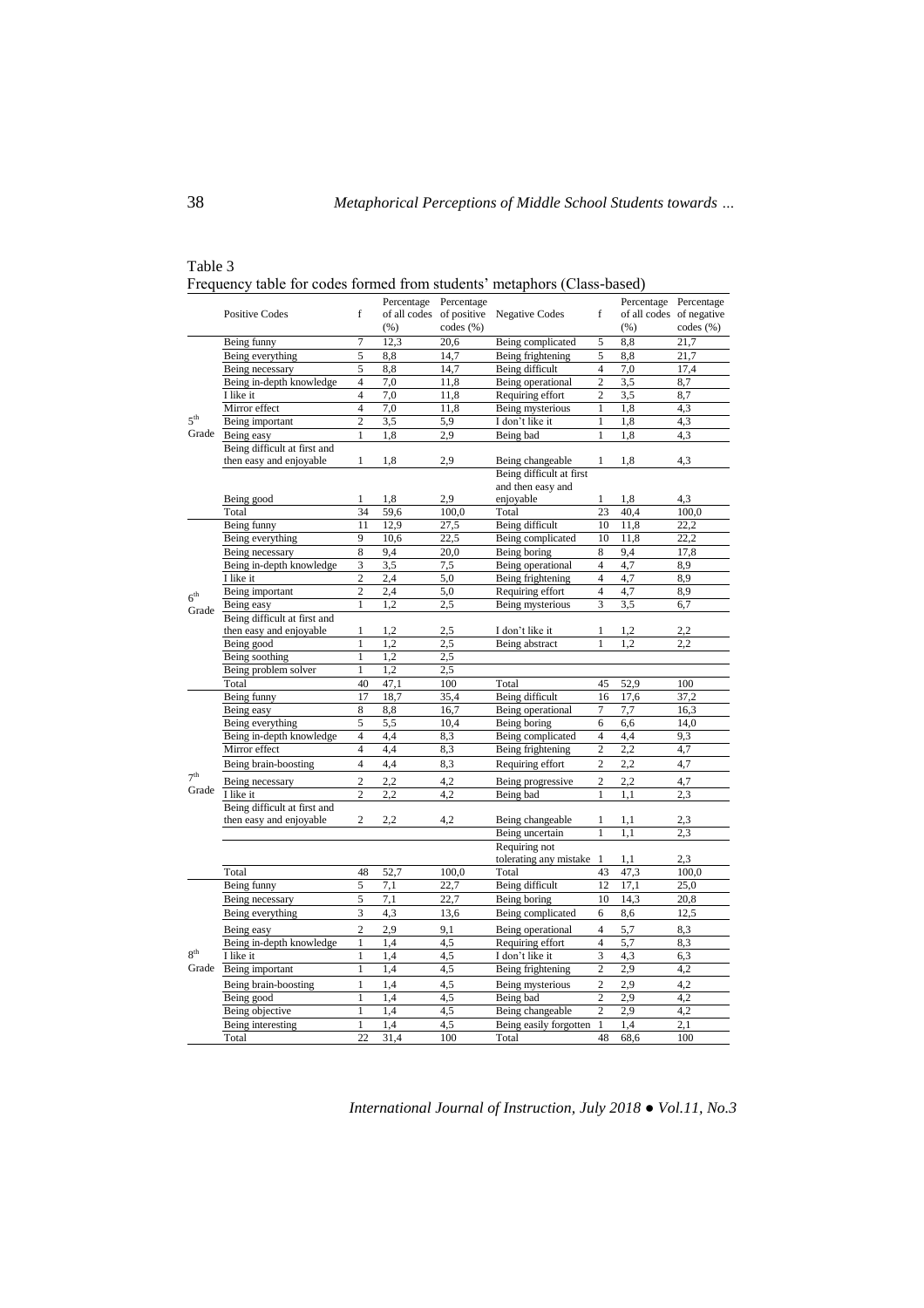When Table 3 is examined, it can be seen that the students produced more positive metaphors about math at the  $5<sup>th</sup>$  class and the ratio of these positive codes decreased at the  $6<sup>th</sup>$  grade. Positive codes that were relatively higher than the  $6<sup>th</sup>$  class at the  $7<sup>th</sup>$  class fell to  $31.4\%$  at the  $8<sup>th</sup>$  class. It can be concluded that students had a more negative perception towards math at the  $8<sup>th</sup>$  grade. According to Table 3 again, the most positive repetitive code in all class levels is "being funny".

"Being necessary" and "containing everything within itself" are positive codes that students often emphasized in all class levels. At class levels except  $5<sup>th</sup>$  class, "being difficult" was the most repeated negative code for math. At all class levels, the codes "being complicated", "being operational" and "being boring" are often found in the upper places of negative codes recurring frequently. Some of the metaphors used in obtaining these codes are as follows:

"Math is like agriculture, because what you plant now you will harvest later; the more you work in math, the more you learn" (mirror effect)

"Math is like bitter chocolate, because bitter chocolate may be bitter at first but later it becomes sweeter; you find math so difficult at first but then it makes you have fun" (finding Math difficult at first and then easy and enjoyable)

"Math is like life. Life is difficult; math is difficult, too." (Being difficult)

"Math is like water because it is sometimes necessary for us to live". (Being necessary)

"Math is like steak tartar a la turca because steak tartar a la turca and math are bitter but beautiful. If you have a nice teacher like pomegranate syrup, you are still hungry for success". (being good)

#### **DISCUSSION AND CONCLUSION**

Metaphor is one of the basic mental models that shapes people's thoughts about the reality and the world. According to Lakoff and Johnson (2003), who first studied metaphors comprehensively, metaphor is a phenomenon that penetrates everyday life, not only in language but also in thought and acts. Metaphors enable people to compare abstract or complex phenomena with more concrete or experienced ones and thanks to this, they help to develop an understanding of the phenomena unknown (Ocak and Gündüz, 2006). The perceptions of math of middle school  $5<sup>th</sup>$ ,  $6<sup>th</sup>$ ,  $7<sup>th</sup>$  and  $8<sup>th</sup>$  grade students were revealed through metaphors in the study. When metaphors were examined, common codes were collected under 4 main themes. Each main theme consists of 2 sub-themes pertaining to that theme as positive perception and negative perception. These are; 1. Attitudes towards the content of the math 1.1. Positive attitudes towards the content of math, 1.2. Negative attitudes towards the content of math, 2. Attitudes towards the applicability of math 2.1. Positive attitudes about the applicability of the math to life, 2.2. Negative attitudes about the applicability of the math to life, 3. Attitudes towards teaching math 3.1. Positive attitudes towards teaching math 3.2. Negative attitudes towards teaching math 4. Attitudes towards the overall of math 4.1. Positive attitudes towards the overall of math and 4.2. Negative attitudes towards the overall of math. When all the metaphors obtained are examined, it is seen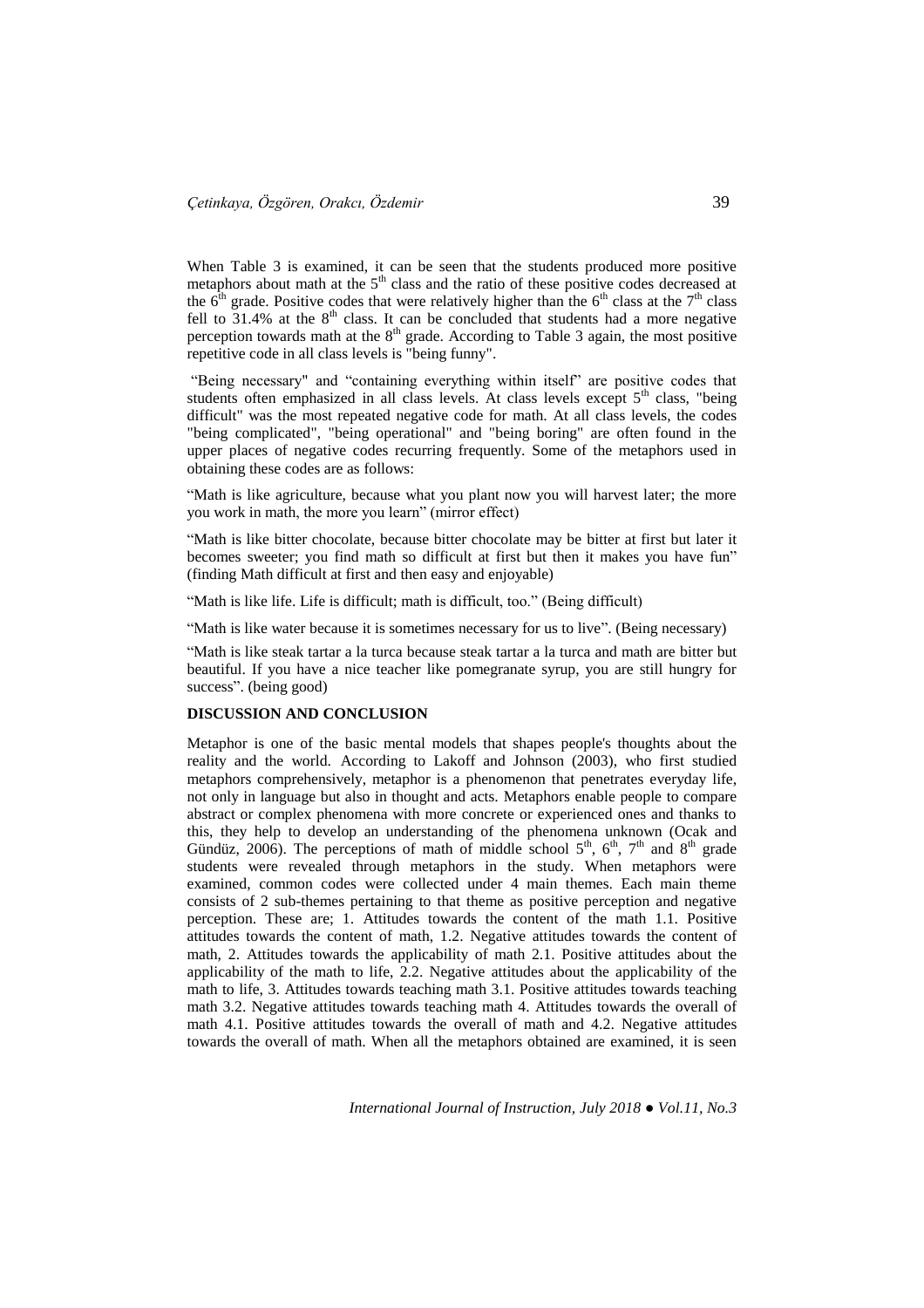that some of them are positive whereas others are negative. Students' negative perceptions could be an outcome of the fact that math as a subject is considered to be the most important one by students, parents and society at large, and the fact that male students are more inclined to solve problems than female students; a behavior supported by Turkish patriarchal family structure. Among other reasons for the negative perceptions, the fact that the assessment of student achievement in math course is based on exams and that the difficulty levels of exams that are taken into account in school selection are higher than those indicated in the curriculum can be mentioned. Students' fear of math course, their fear of failure in exams for passing courses, their acknowledgement of failure, a feeling of dislike for math that results from their not being successful in math can be listed among other potential sources of the negative perceptions. When the frequency of the codes is considered, the code with the highest frequency is the "difficult" code, indicating that the students see math as a difficult course. The results of this research coincide with the results of the study by Sezgin-Memnun (2015) that investigates middle school students' metaphors towards math problem. Similar findings are seen in Oflaz (2011) as well as Akın and Cancan's (2007) studies. Moreover, almost half of the codes in this study are positive and half of them are composed of codes with negative perceptions. This shows that half of the students developed positive perceptions towards math and the other half developed negative perceptions towards math. In different studies, it is supported by the determination of students' having difficulty in math, their fear of math and negative attitude towards it (Dursun and Dede, 2004; Gür and others 2014; Stylianides and Stylianides, 2014; Şenol and others 2015; Üredi and Üredi, 2005). When the negative codes given by the students are examined according to their class levels, it is seen that the most negative opinion was expressed at the level of  $8<sup>th</sup>$  grade.

The reason for this is thought to be the result of the stress of the exam "Transition from Basic Education to Secondary Education" (BESE) applied on the  $8<sup>th</sup>$  grade (which was in use at the time of this study and has recently been abolished). Further research needs to be conducted about it. When the positive codes given by the students are examined at the class level, the most positive code is at the level of  $5<sup>th</sup>$  grade. This may be due to the fact that math courses in the  $5<sup>th</sup>$  grade curriculum are taught with an understanding based on scenarios. It may also be resulted from that math courses are based on realistic math education composed of activities. In addition, teachers can be more aware of the young age at this class level of the students and perhaps teach math courses in a more funny way and behave students in a more understanding way. The ratio of positive thoughts decreases to  $5<sup>th</sup>$ ,  $7<sup>th</sup>$ ,  $6<sup>th</sup>$  and  $8<sup>th</sup>$  grade levels respectively. In other words, it cannot be said that the class level and the perception towards math are negatively related to each other, but the fact that the most positive opinions are at the  $5<sup>th</sup>$  grade level and the most negative opinions are at the  $8<sup>th</sup>$  grade shows that high positive perception at the  $5<sup>th</sup>$  grade level which is the beginning of the middle school, drops to very low values at the  $8<sup>th</sup>$ grade level. This may be the subject of further research. The fact that the  $6<sup>th</sup>$  grade students have more negative thoughts than the  $7<sup>th</sup>$  grade students may be due to the fact that the  $6<sup>th</sup>$  grade curriculum is very intense, the number of weekly course hours is not sufficient, real life scenarios as well as the activities that teachers are required to use are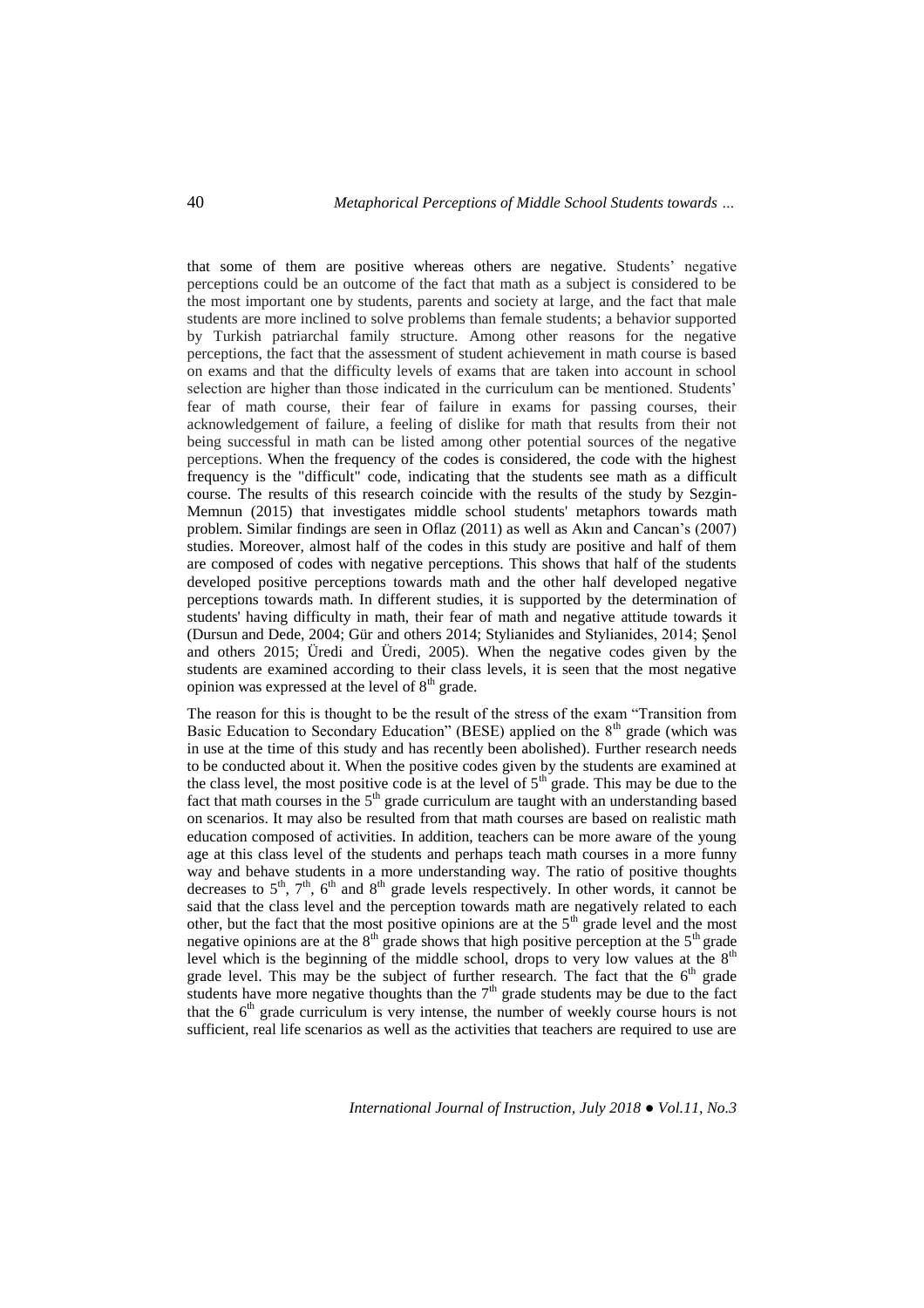not employed during the course by teachers and they teach math courses using direct instruction technique instead of the entertaining teaching techniques due to their worries about the application of curriculum completely on time. In a similar study of Gür, Hangül and Kara (2014), it appears that positive or negative beliefs developed towards math have increased somewhat in the transition from middle school to high school. More in-depth and advanced information about aforementioned ones may be the subject of further research.

In sum, the following suggestions can be done to prevent students from having negative thoughts about math course.

- Assesments in math course should be based on process and product rather than being only exam-oriented.
- The adoption of an education system that includes the alternative assessment such as portfolios and project work should be realized.
- The selection of high school students should be based on the alternative assesment of the students rather than a single exam.
- The reduction of curriculum intensity in the  $6<sup>th</sup>$  grade math course should be considered.

#### **REFERENCES**

Akın, Y. & Cancan, M. (2007). Matematik öğretiminde problem çözümüne yönelik öğrenci görüşleri analizi. *Atatürk Üniversitesi Kazım Karabekir Eğitim Fakültesi Dergisi, 16*, 374-390.

Aydın, İ. S. & Pehlivan, A. (2010). Türkçe öğretmeni adaylarının "öğretmen" ve "öğrenci" kavramlarına ilişkin kullandıkları metaforlar. *International Periodical for the Languages, Literature and History of Turkish or Turkic*, *5* (3), 818-842.

Baki, A. (2001). Bilişim Teknolojisi Işığı Altında Matematik Eğitiminin Değerlendirilmesi. *Milli Eğitim Dergis*i, *149*, 26-31.

Başer N.(1996). *Ders Geçme ve Kredi Sisteminde Lise Öğrencileri için Bir Matematik Başarı Testi Tasarımı ve Uygulanabilirliğinin Araştırılması*, Yayınlanmamış Doktora Tezi, D.E.Ü. Sosyal Bilimler Enstitüsü. İzmir.

Botha, E. (2009). Why metaphor matters in education. *South African Journal of Education*, *29*, 431-444.

Boyacı, A. (2009). İlköğretim okulu öğretmenlerinin eğitim planlaması süreçlerine yönelik kullandıkları metaforlar. *Selçuk Üniversitesi Sosyal Bilimler Enstitüsü Dergisi 21*, 111-124.

Cerit, Y. (2008). Öğrenci, öğretmen ve yöneticilerin müdür kavramı ile ilgili metaforlara ilişkin görüşleri. *Eğitim ve Bilim*, *33* (147), 3-13.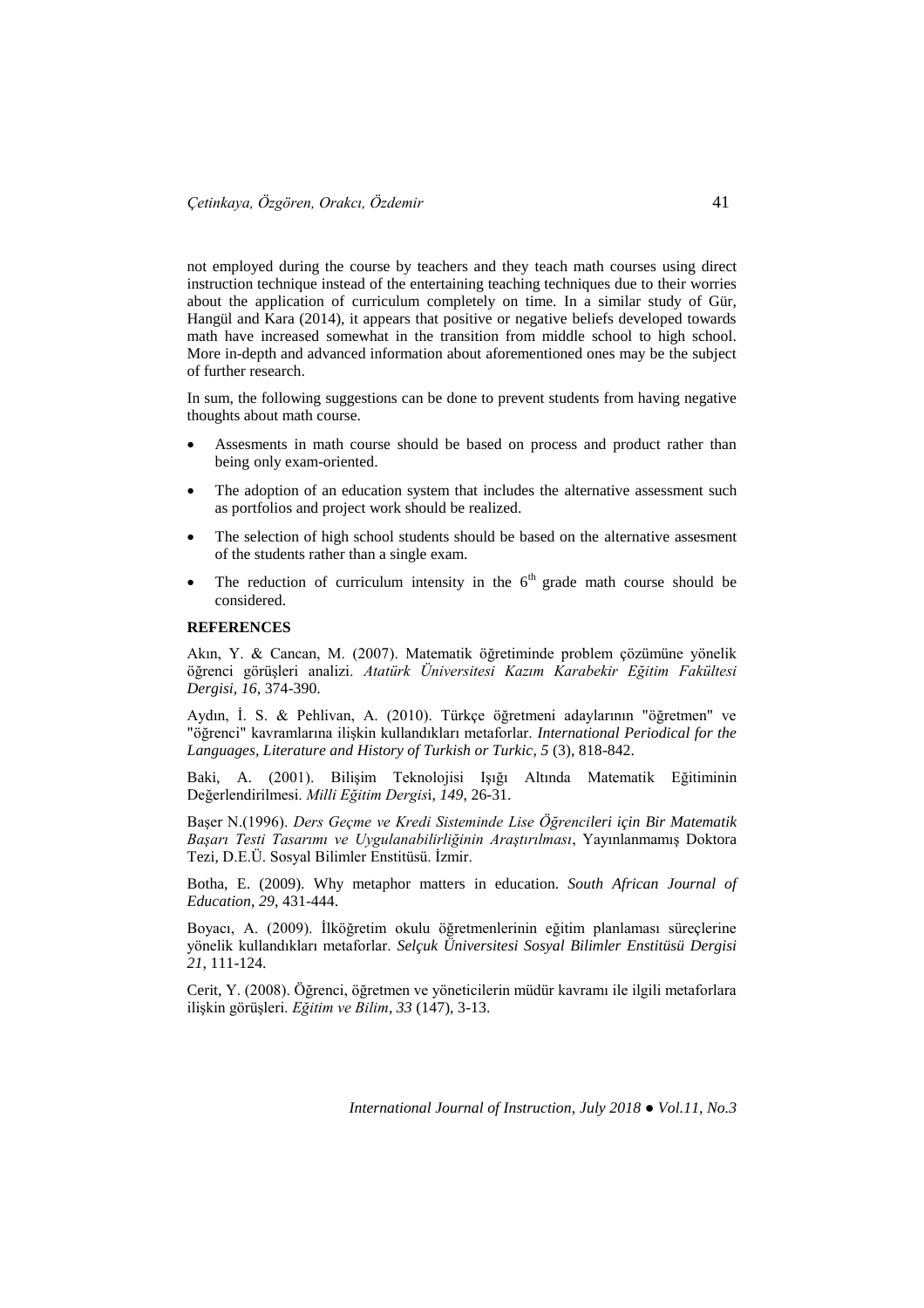Dinç, B. (2002). *Okulöncesi Eğitimin 4-5 Yaş Çocuğunun Sosyal Gelişmine Etkileri Konusunda Öğretmen Görüşleri*. OMEP 2003 Dünya Konsey Toplantısı ve Konferansı, Kuşadası, 2002. Dört Sıfırdan Üçü Erkek. Radikal Gazetesi. 6 Ağustos 2004.

Dursun, Ş. & Dede, Y. (2004). Öğrencilerin matematikte başarısını etkileyen faktörler: Matematik öğretmenlerinin görüşleri bakımından. *Gazi Eğitim Fakültesi Dergisi*, *24* (2), 217-230.

Ernest, P. (1991). *The philosophy of maths education*. Hampshire: The Falmer Press.

Forceville, C. (2002). The identification of target and source in pictorial metaphors. *Journal of Pragmatics*, *34*, 1-14.

Franke, L. & Kazemi, E. (2001). Learning to Teach Maths: Focus on Student Thinking. *Theory into Practice*, *40* (2), 102-109.

Gür, H., Hangül, T. & Kara, A. (2014). Ortaokul ve lise öğrencilerinin "matematik kavramına ilişkin sahip oldukları meteforların karşılaştırılması. *The Journal of Academic Social Science Studies*, *25* (1), 427-444.

Güven, B. & Karataş, İ. (2003). Learning Geometry with Dynamic Geometry Software Cabrı: Students' perceptions, *The Turkish Online Journal of Educational Technology*, *2* (2).

Jensen, D. F. (2006). Metaphors as a bridge to understanding educational and social contexts. *International Journal of Qualitative Methods*, *1* (5).

Karaçay, T. (1985). *Matematik öğretiminin bugünkü durumu ve değerlendirilmesi. Matematik Öğretimi ve Sorunlan*, Türk Eğitim Derneği III. Öğretim Toplantısı, Ankara: Yorum Basın-Yayın.

Lakoff, G., & Johnson, M. (2003). *Metaphors We Live By*, 2nd ed. University of Chicago Press, Chicago

MEB. (2017). *İlköğretim Matematik Dersi (6-7-8 Sınıflar) Öğretim Programı,* İstanbul: MEB Yayınları.

Miles, M. B., & Huberman, A. M. (1994). *Qualitative data analysis*. Thousand Oaks, CA: Sage.

Ocak, G., & Gündüz, M., (2006). Eğitim Fakültesini Yeni Kazanan Öğretmen Adaylarının Öğretmenlik Mesleği Dersini Almadan Önce ve Aldıktan Sonra Öğretmenlik Mesleği Hakkındaki Metaforlarının Karşılaştırılması, *AKÜ Sosyal Bilimler Dergisi*, *8*(2).

Oflaz, G. (2011). *İlköğretim öğrencilerinin 'matematik' ve 'matematik öğretmeni' kavramlarına ilişkin metaforik algıları.* Paper presented at the 2nd International Conference on New Trends in Education and Their Implications, Antalya. Retrieved from http://iconte.org/FileUpload/ks59689/File/156..pdf.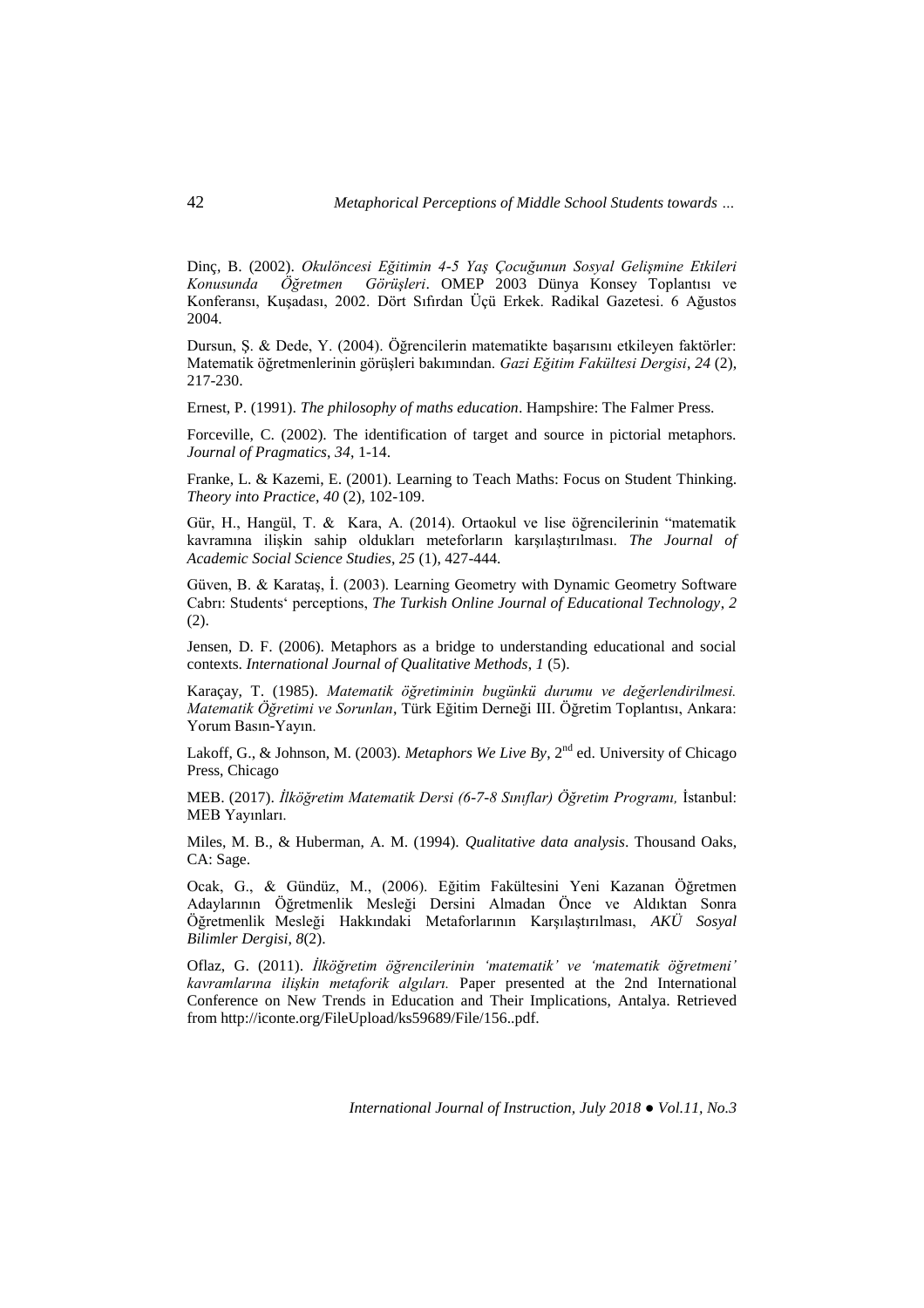Saban, A. (2008). Okula İlişkin Metaforlar. *Kuram ve Uygulamada Eğitim Yönetimi*, *55*, 459- 496.

Saban, A. (2009). Öğretmen adaylarının öğrenci kavramına ilişkin sahip oldukları zihinsel imgeler. *Türk Eğitim Bilimleri Dergisi*, *7* (2), 281-326.

Schinck, A. G., Neale, H. W., Pugalee, D. K., & Cifarelli, V. V. (2008). Using metaphors to unpack student beliefs about mathematics. *School Science and Mathematics*, *108*(7), 326-333.

Sezgin Memnun, D. (2013). Altıncı sınıf öğrencilerinin matematik problemine ilişkin sahip oldukları metaforlar. *International Symposium on Changes and New Trends in Education*. Konya, Turkey.

Sezgin-Memnun, D. (2015). Ortaokul öğrencilerinin matematik problemine ilişkin sahip oldukları metaforlar ve bu metaforların sınıf düzeylerine göre değişimi. *Necatibey Eğitim Fakültesi Elektronik Fen ve Matematik Eğitimi Dergi*si, *9* (1), 351-374.

Smith, M.(2000). Redefining success in maths teaching and learning. *Maths Teaching in the Middle Scho*ol, *5* (6).

Solomon, C., & Grimley, M. (2011). Metaphors used by year 5 and 6 children to depict their beliefs about maths. *Mathematics: Traditions and [New] Practices Conference*. Alice Springs, Australia.

Stylianides, A.J. & Stylianides, G.J. (2014). Impacting positively on students' mathematical problem solving beliefs: An instructional intervention of short duration. *Journal of Mathematical Behavior*, *33*, 8– 29.

Şenol, A., Dündar, S., Kaya, İ., Gündüz, N. & Temel, H.(2015). Ortaokul matematik öğretmenlerinin matematik korkusu ile ilgili görüşlerinin incelenmesi. *Eğitimde Kuram ve Uygulama*, *11* (2), 653-672.

Thomas, L., & Beauchamp, C. (2011). Understanding new teachers' professional identities through metaphor. *Teaching and Teacher Education, 27*, 762-769.

Turhan Türkkan, B., & Yeşilpınar Uyar, M. (2016). Ortaokul öğrencilerinin matematik problemi kavramına yönelik metaforları. *Çukurova Üniversitesi Eğitim Fakültesi Dergisi*, *45*(1), 99-130.

Umay A, (2003). Matematiksel Muhakeme Yeteneği, *Hacettepe Üniversitesi Eğitim Fakültesi Dergisi, 24*, 234-243.

Umay, A.(1996). Matematik Eğitimi ve Ölçülmesi. *Hacettepe Üniversitesi Eğitim Fakültesi Dergisi*, *12*, 145-149.

Ummanel, A. (2017). Metaphorical Perceptions of Preschool, Elementary and Secondary School Children About Science and Mathematics. *EURASIA Journal of Mathematics Science and Technology Education*, *13*(8):4651-4668